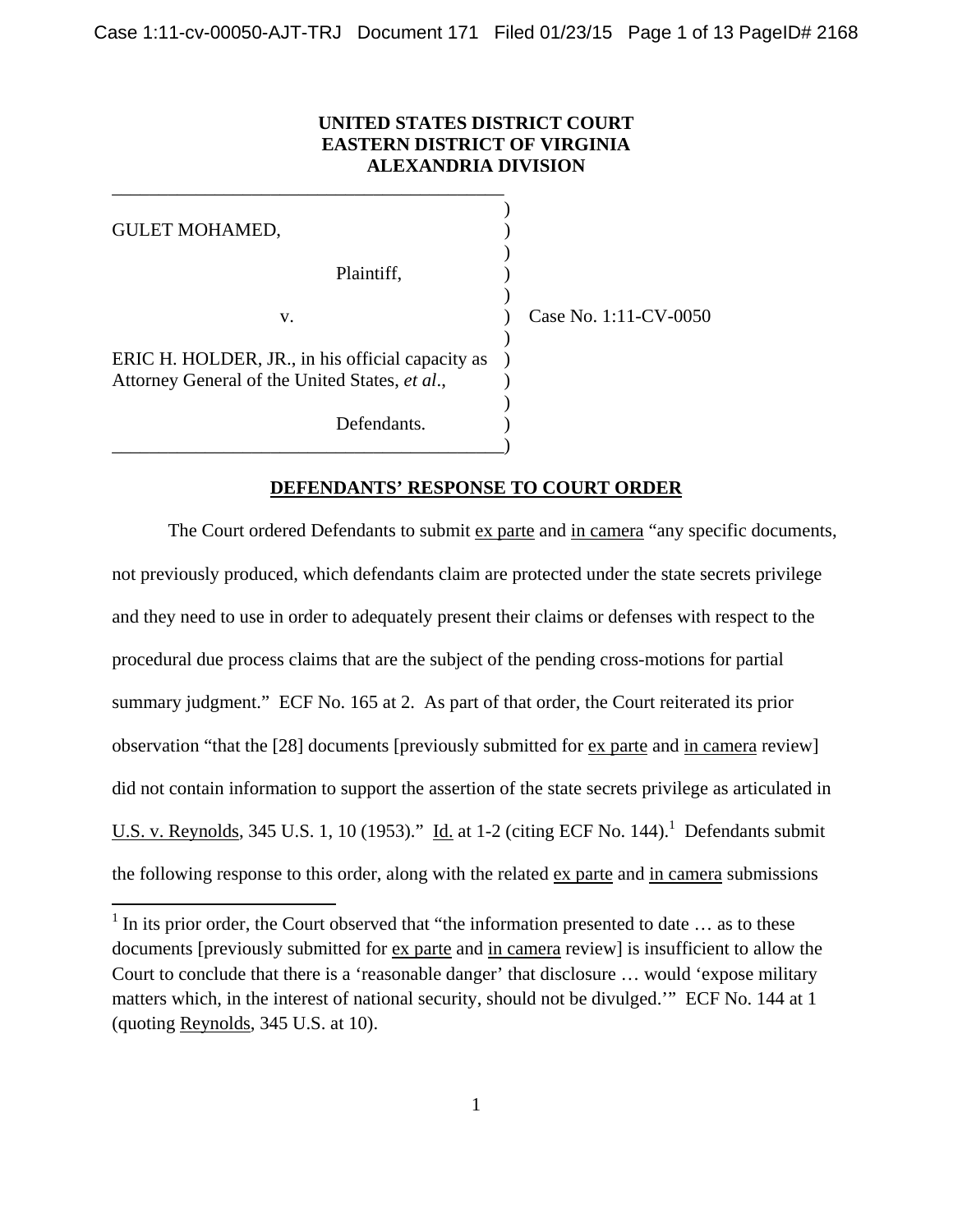that have been lodged with the Classified Information Security Officer (ECF 170), in further support of their motion to dismiss based on the assertion of the state secrets privilege. See Def. MSJ, ECF No. 158-159, 168; Def. MTD, ECF No. 104-105.

 The Government has today made further in camera, ex parte submissions in response to the Court's order. $2$  Those submissions seek to further explain why documents and information properly subject to the state secrets privilege and excluded from this case is necessary—indeed, vital—to litigating the claims raised in this case, including information needed in order to present applicable defenses to those claims. This ex parte, in camera submission seeks to further explain the connection between properly privileged documents and information and the evidence that would be at issue in litigating the claims and defenses on the merits of Plaintiff's procedural due process claim. The submission demonstrates that adjudication of this claim is not possible without risking or requiring disclosures of privileged information that reasonably could be expected to cause significant harm to national security. If the Court has specific questions concerning this submission, Government counsel stand ready to further address the Court's questions or concerns in an appropriate forum. In the meantime, this memorandum addresses several important issues for the Court's consideration as it reviews the ex parte, in camera submission.

 $\overline{a}$ 

 $2^{2}$  Defendants previously submitted the public declaration of Attorney General Holder, as well as several, detailed ex parte and in camera filings, explaining why the information that they seek to protect qualifies as privileged under the state secrets doctrine. See ECF NO. 104-1 (Holder Decl.); ECF No. 103 (notice of ex parte and in camera filing of classified declaration of Joshua Skule and a privilege log); ECF No. 142 (notice of <u>ex parte</u> and in camera filing of declaration addressing the 28 non-plaintiff specific documents).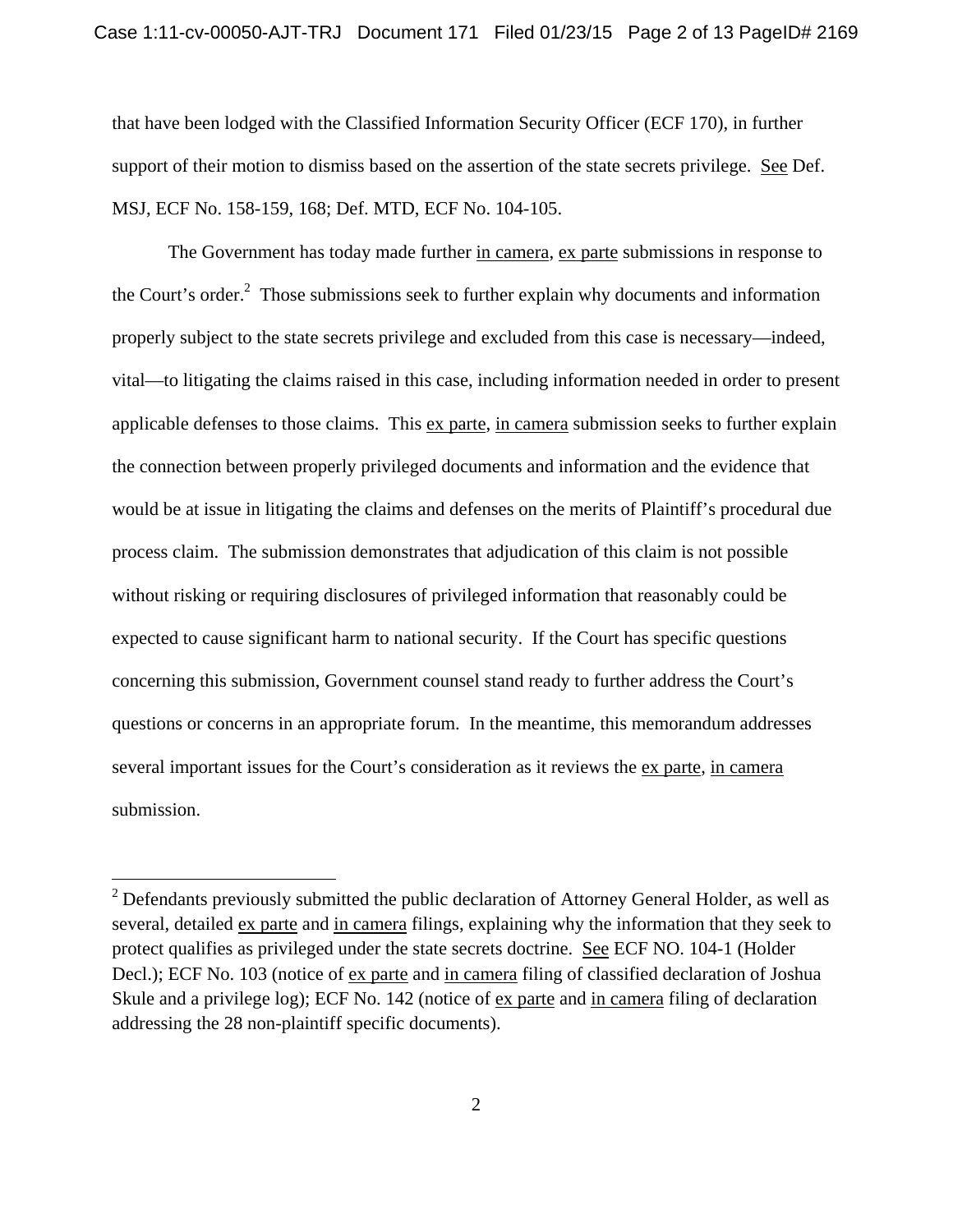First, the Attorney General's assertion of the state secrets privilege in this case is not limited to certain physical documents that Plaintiff seeks to compel through discovery, but rather covers evidence and information that would be needed to litigate the claims presented in this lawsuit in whatever form it appears, i.e.*,* whether that evidence or information is reflected in the documents at issue in discovery, in other documents, or in any testimony that might be presented to establish claims or defenses. Thus, an assessment of the privilege assertion encompasses not just the information set forth in the four corners of a particular document, but also the broader context of the privileged information which that document reflects.

Second, as the Government has attempted to explain previously, a challenge to the constitutionality of alleged placement on the No Fly List necessarily requires consideration of the particular means and reasons by which such a placement occurred. And in order to address such allegations, it should be apparent that documents and information properly protected from disclosure by the state secrets privilege are squarely at issue because any procedural due process challenge demands an analysis of the specific processes provided to a person, the specific information about a person that was considered as part of those processes, and the particular information underlying the Government's concerns about a person that would be at issue when considering proposed substitute procedures. Indeed, the disclosure of any such information concerning Plaintiff is precisely what this lawsuit seeks.

Third, as set forth further below, the Government respectfully submits that the Court's observation that the 28 documents that Defendants previously submitted for ex parte and in camera review did not contain information to support the state secrets privilege was in error and may have been based on an improperly narrow construction of the scope of the privilege.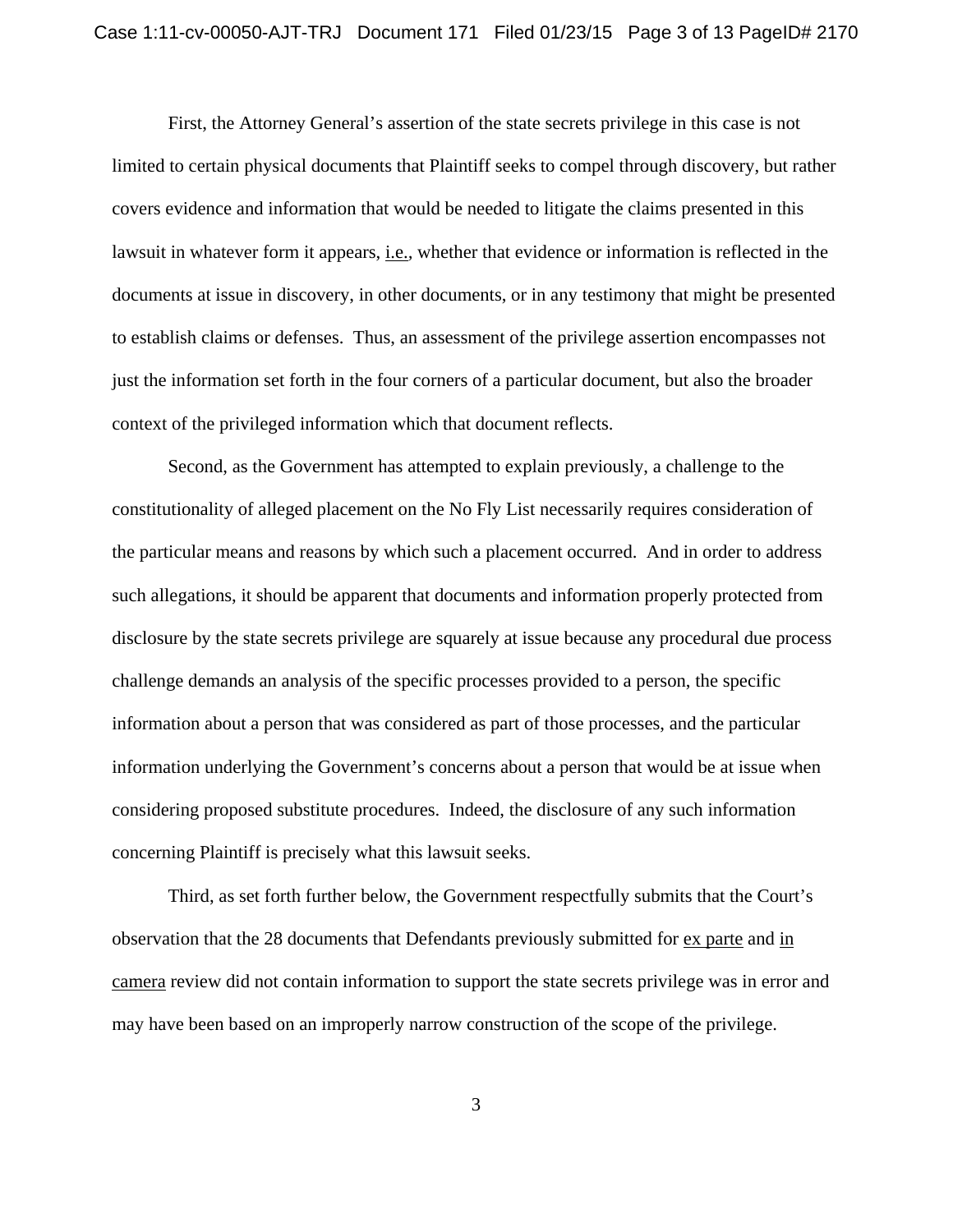The ex parte, in camera submission made today, along with prior such submissions, demonstrate that, unless the procedural due process claim is otherwise dismissed for the reasons set forth in Defendants' summary judgment motion, properly privileged national security information would be at issue in any further proceedings on this claim.

# **I. The Impact of the State Secrets Privilege in this Case Applies Not Only to "Specific Documents" But More Broadly to Information Over Which Privilege Has Been Asserted.**

 The Court ordered the ex parte and in camera production of "specific documents" that Defendants would need to "adequately present their claims or defenses with respect to the procedural due process claims that are the subject of the pending cross-motions for partial summary judgment." ECF No. 165 at 2. In so doing, that order appears to circumscribe the scope of Defendants' assertion of the state secrets privilege—and, consequently, the relationship of that assertion to this case—by focusing on the specific documents that Plaintiff seeks in discovery. But dismissal under the state secrets doctrine is warranted (as in other cases in which the United States has sought dismissal on this basis) here not merely because certain documents, including those sought in discovery by Plaintiff, contain information subject to an assertion of the state secrets privilege and may themselves be needed in litigating plaintiff's claims and presenting any defense thereto; rather, dismissal is required under the state secrets doctrine when "the circumstances make clear that privileged *information* will be so central to the litigation that any attempt to proceed will threaten that information's disclosure." El-Masri v. United States*,*  479 F.3d 296, 308 (4th Cir. 2007) (emphasis added). The question to be answered, then, is whether this case can be "fairly litigated without resort to the privileged information." Id. at 306.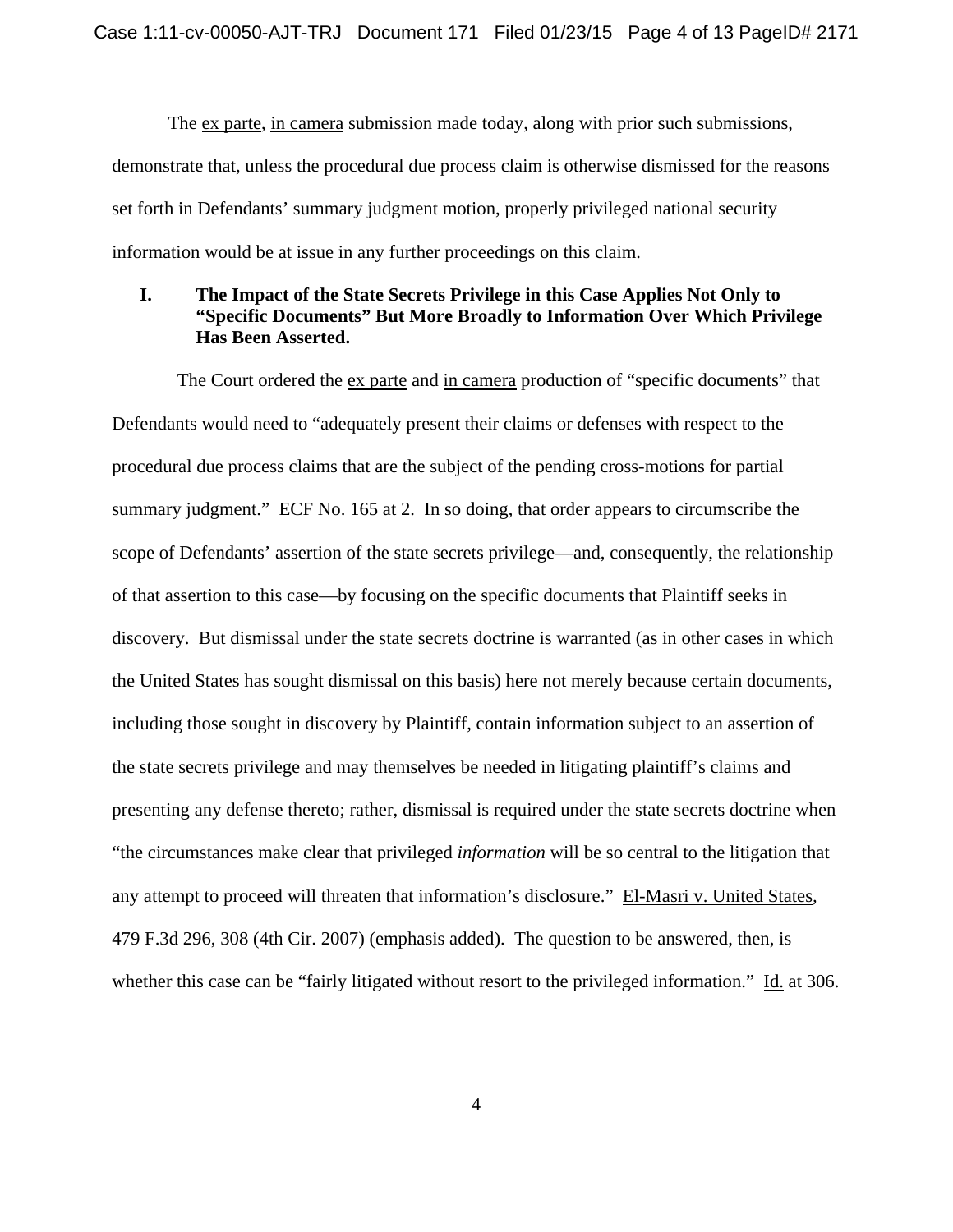Further, and again, regardless of whether documents are at issue, restricting the prospect of dismissal to instances in which the privileged information is needed for a valid defense is too narrow a reading of the relevant case law. Instead, where state secrets are inextricably bound up in any consideration of the merits—whether in defense of a claim, in support of it, or otherwise inherently at risk of disclosure in further proceedings—dismissal is the appropriate course. See also Fitzgerald v. Penthouse Int'l Ltd., 776 F2d 1236, 1241-42 (4th Cir. 1985); Farnsworth Cannon, Inc. v. Grimes, 635 F.2d 268, 279-81 (4th Cir. 1980); Mohamed v. Jeppesen Dataplan*,* Inc.*,* 614 F.3d 1070, 1082 (9th Cir. 2010) (en banc); Moliero v. FBI*,* 749 F.2d 815, 819, 822 (D.C. Cir. 1984).

These circumstances exist here. It is difficult to see how Plaintiff could establish and prove a prima facie case without information reflecting the reasons why he may be on the No Fly List and information bearing on the process governing his nomination and placement. But assuming, arguendo*,* Plaintiff could do so, the Government could not fully and adequately respond to Plaintiff's challenge without presenting such information. Under established Fourth Circuit precedent, dismissal is required in these circumstances. See El-Masri, 479 F.3d at308. Establishing the parameters and substance of any process applied to Plaintiff in the first place including individualized reasons why pertinent information may have been considered in that process—squarely puts at issue the disclosure of properly protected national security information, as explained in the Government's  $ex$  parte, in camera submissions. See Chicago  $&\&$ Southern Air Lines, Inc. v. Waterman Steamship Corp., 333 U.S. 103, 111 (1948) ("It would be intolerable that courts, without the relevant information, should review and perhaps nullify actions of the Executive taken on information properly held secret.").

5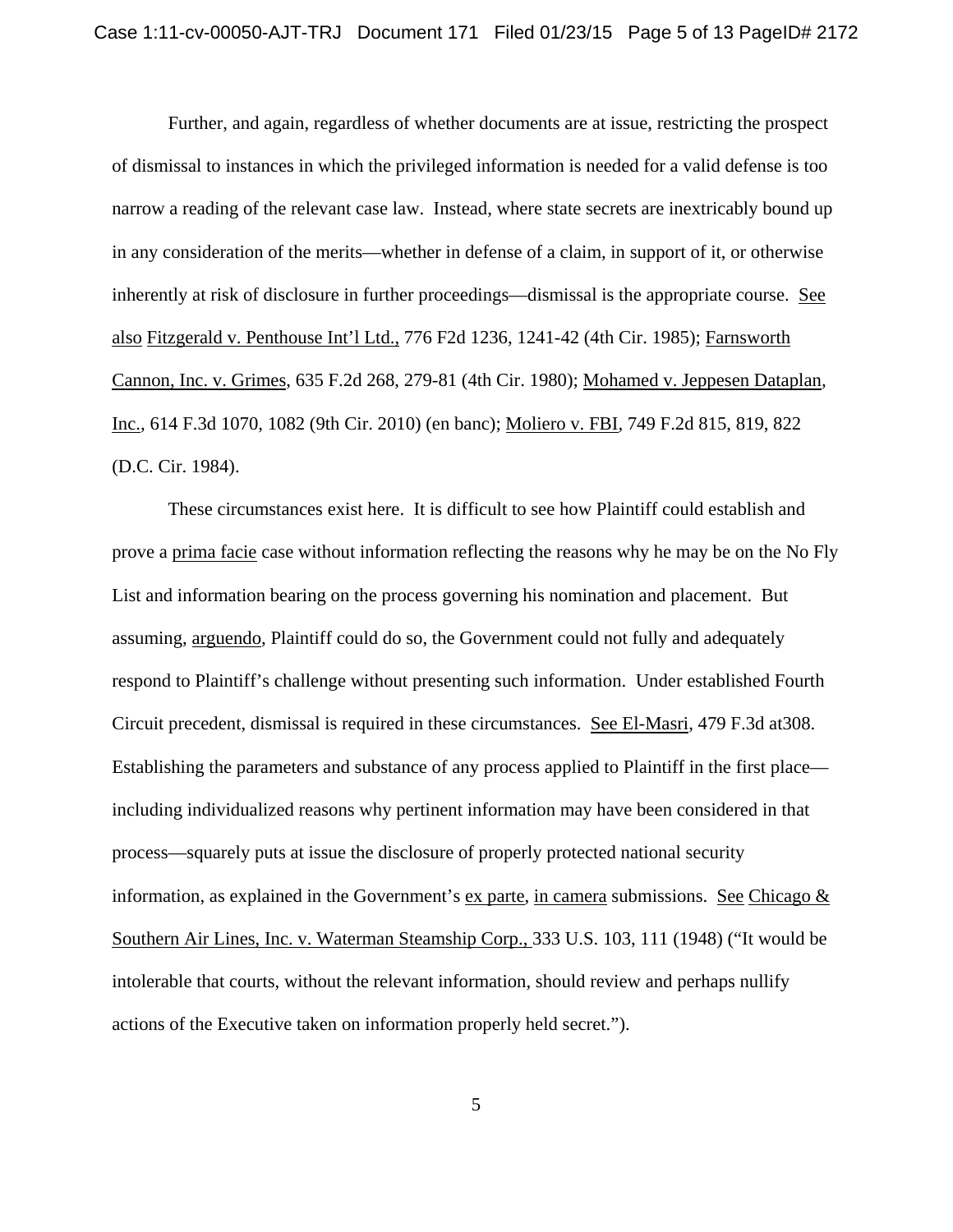## **II. Plaintiff's As-Applied Procedural Due Process Claim Requires a Fact-Intensive Review of the Record.**

 The foregoing principles apply in particular to the procedural due process claim in this case. The Government's ex parte, in camera submission further details the documents and information subject to the assertion of the state secrets privilege and explains why it would be at issue in the Government's defense in the event the Court does not enter judgment for the Government on the unclassified record. As demonstrated by the Government's summary judgment briefing, the current record compels the conclusion that the additional process sought by plaintiff—pre-deprivation notice, hearing, and disclosure of derogatory information—is not required by due process under any circumstances. However, if the Court concludes from the current record that there are circumstances where additional process is appropriate, the Court would then have to determine whether such circumstances are present in this case, which presents an as-applied procedural due process challenge filed by Plaintiff Gulet Mohamed. It is that pending question, should the Court reach it, which implicates information subject to the state secrets privilege.

 In an as-applied procedural due process challenge, "[t]he procedural issue concerns the minimum procedures required by the Constitution for determining that the individual's liberty interest *actually* is outweighed in a particular instance." Mills v. Rogers, 457 U.S. 291, 299 (1982) (emphasis added). "Striking a balance between those two competing interests cannot be done in the abstract." Al Haramain Islamic Foundation, Inc. v. U.S. Dep't of Treasury, 686 F.3d 965, 980 (9th Cir. 2011) ("AHIF"). "Factual context and [Plaintiff's] circumstances are critical." Field Day LLC v. County of Suffolk, 463 F.3d 167, 174 (2d Cir. 2006); see also Bazetta v.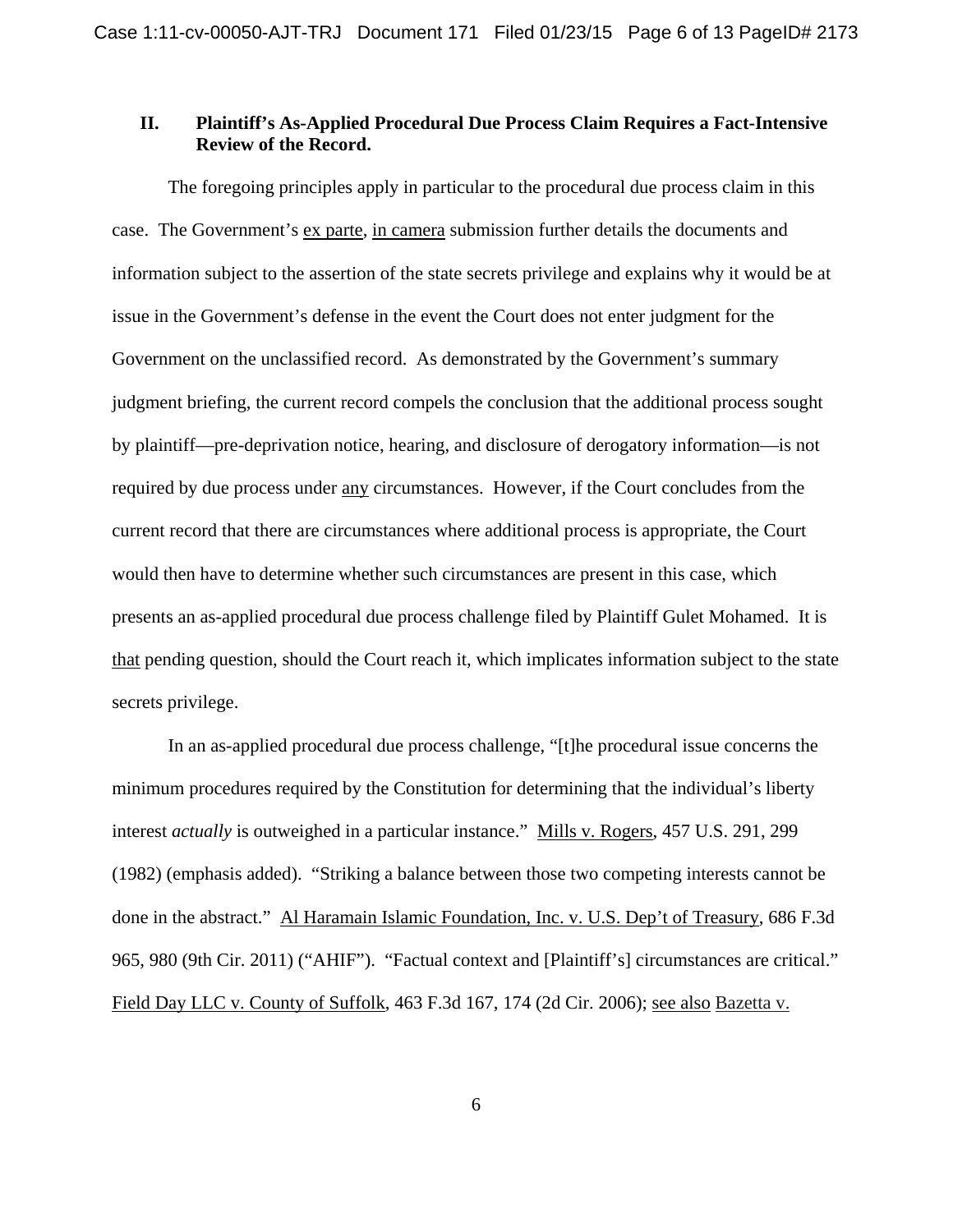McGinnis, 430 F.3d 795, 803 (6th Cir. 2005) (holding that as-applied procedural due process claim could not proceed in the absence of "factual findings as to the application of the regulation to [a] particular prisoner.").

 Here, a complete review of the as-applied procedural due process claim would require "a fact-intensive consideration of the personal liberties involved, the government's compelling interests in combating terrorism, the procedures used in connection with the No Fly List, and the use made of the No Fly List." Mem. Op. at 31. Specifically, the risk of erroneous deprivation (Mathews factor (2)), the governmental interest (Mathews factor (3)), and the issue of harmless error would be impossible to fully assess absent the information excluded pursuant to the state secrets privilege.

 Although the Government has presented information showing the general policies and procedures governing nomination to and placement on the No Fly List, adjudication of any application of those procedures as applied to Plaintiff, if he were on the No Fly List, would put at issue whether or what information pertaining to Plaintiff was appropriately considered and whether such information reasonably led to Plaintiff's placement, if any, on the No Fly List. This type of robust explanation is critical to defend the process afforded to Plaintiff. See AHIF, 686 F.3d at 983 (rejecting the government's contention that any additional process would be unduly burdensome as an "abstract concern[]" with "little practical reality").

 Proceeding without such privileged information, as required by operation of the state secrets doctrine, would also preclude the Government from setting forth the underlying reasons for its actions and how its interests would be compromised by the substitute procedures proposed by Plaintiff. Although the current public record supports the Government's general interest in

7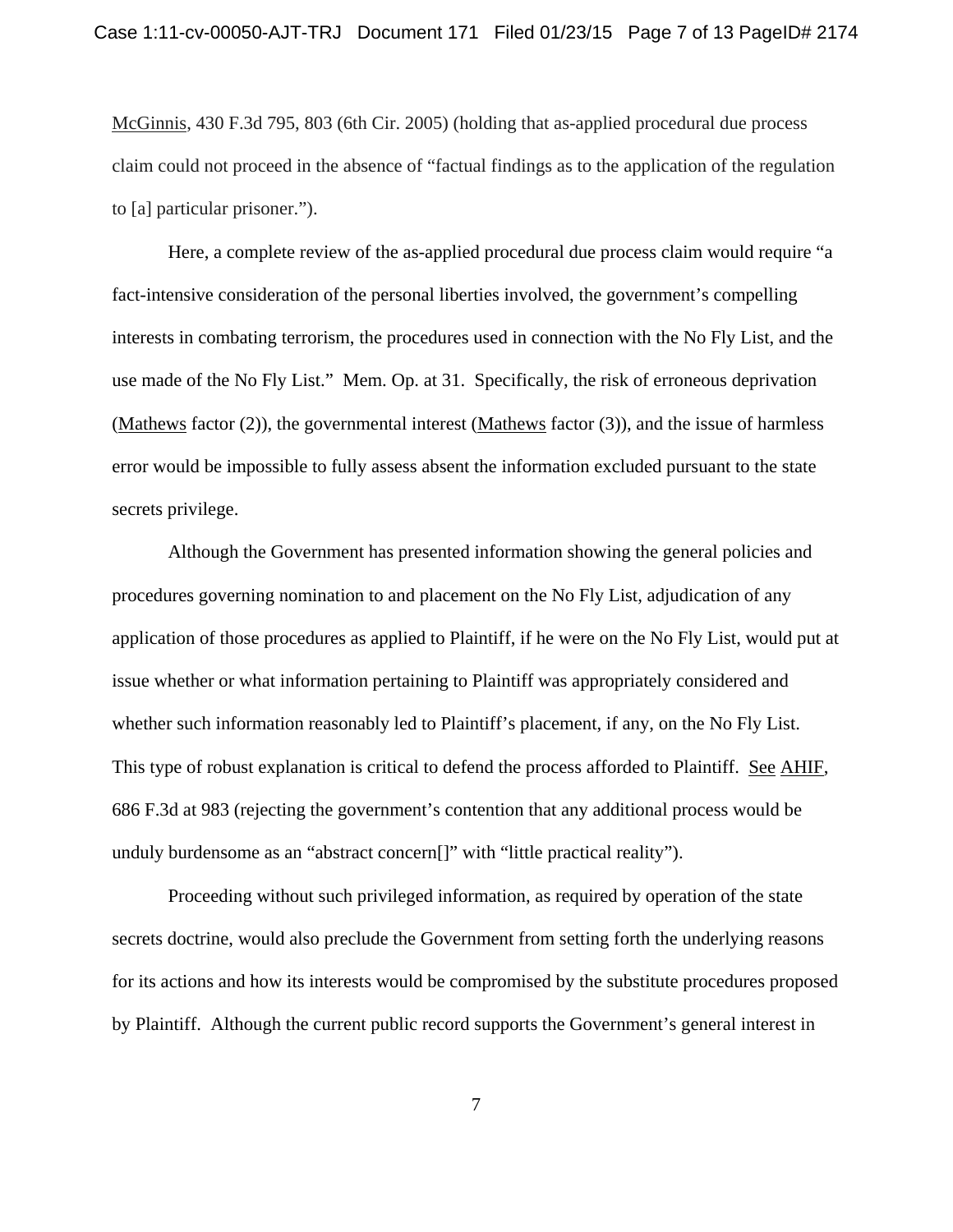protecting the viability of the No Fly List and withholding national security related watchlisting information from individuals who could use it to circumvent counterterrorism efforts, properly privileged information would further explain the Government's precise interests in not providing this particular individual (if he is on the No Fly List) with the particular process requested (hearing and disclosure of derogatory information underlying placement) at the particular time he requests it (prior to placement). The privileged information at issue goes to the heart of the evidence needed to fully establish these interests, and any defense of the Government's actions without that evidence necessarily would be incomplete.

 Finally, information subject to the assertion of the state secrets privilege would be necessary to demonstrate the harmlessness of any procedural due process violation. Even if Plaintiff could demonstrate that he was deprived of due process in connection with his alleged placement on the No Fly List, he would not be entitled to relief unless he could show that the violation affected the outcome of his alleged No Fly List determination. But the Court could not determine whether Plaintiff would have benefited from the additional process he seeks without examining the derogatory information, if any, underlying his alleged placement on the No Fly List. See Tennessee Secondary Sch. Athletic Ass'n v. Brentwood Acad.*,* 551 U.S. 291, 303 (2007) (concluding that even if plaintiff's procedural due process rights were violated, such a violation was harmless beyond a reasonable doubt);see also Memorandum in Support of Defendants' Motion to Dismiss Plaintiff's Complaint as a Result of the Assertion of the State Secrets Privilege, May 28, 2014, ECF No. 105 at 10.

8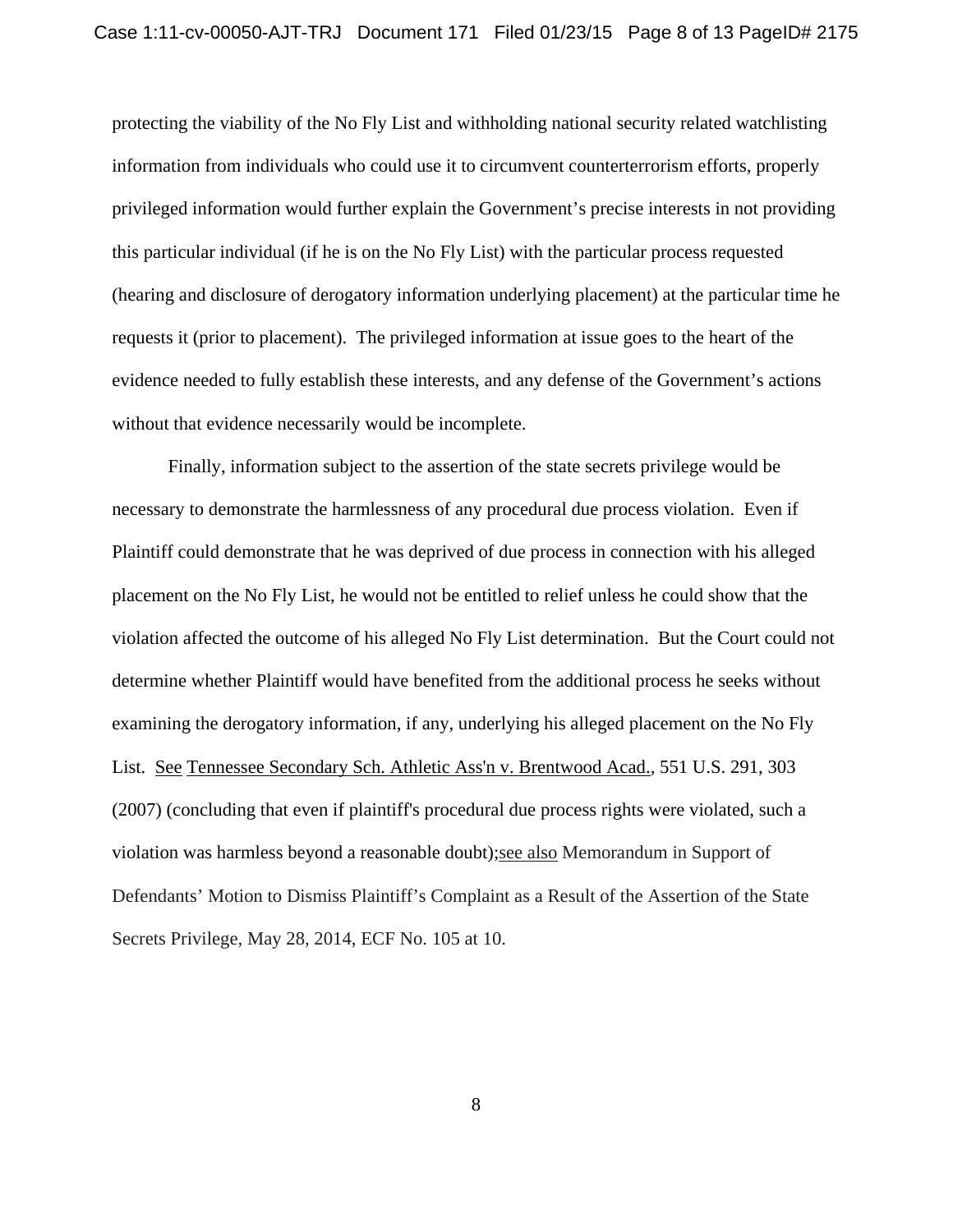# **III. The Court's Suggestion that the 28 Non-Plaintiff Specific Documents May Not Contain the Type of Information Protected by the State Secrets Privilege Is Incorrect.**

 Defendants also must address the Court's observation in its January 8 order that 28 documents previously submitted for ex parte, in camera review "did not contain information to support the assertion of the state secrets privilege as articulated in U.S. v. Reynolds, 345 U.S. 1, 10 (1953)." ECF No. 165 at 1-2. The Court's order refers to a prior order regarding those documents, id. at 1 (citing ECF No. 144), in which the Court observed that "the information presented to date … is insufficient to allow the Court to conclude that 'there is a reasonable danger' that disclosure of these documents to at least plaintiff's counsel, under the protections of an adequate protective order, would disclose information that would 'expose military matters which, in the interest of national security, should not be divulged." ECF No. 144 at 1 (quoting Reynolds, 345 U.S. at 10).

 First, to the extent the Court is suggesting that the state secrets privilege is limited to "military matters," it is incorrect. The privilege "performs a function of constitutional significance" by allowing the Executive "to protect information whose secrecy is necessary to its military and foreign-affairs responsibilities." El-Masri v. United States, 479 F.3d 296, 303 (4th Cir.) (citing and discussing United States v. Nixon, 418 U.S. 683, 710 (1974)). This means that the privilege protects a broad range of information, including disclosures that could reasonably be expected to lead to the "impairment of the nation's defense capabilities, disclosure of intelligence-gathering methods or capabilities, and disruption of diplomatic relations with foreign governments." Ellsberg v. Mitchell, 709 F.2d 51, 57 (D.C. Cir. 1983); see also El-Masri, 479 F.3d at 308 (discussing the "reasonable danger that [] disclosure will expose military (or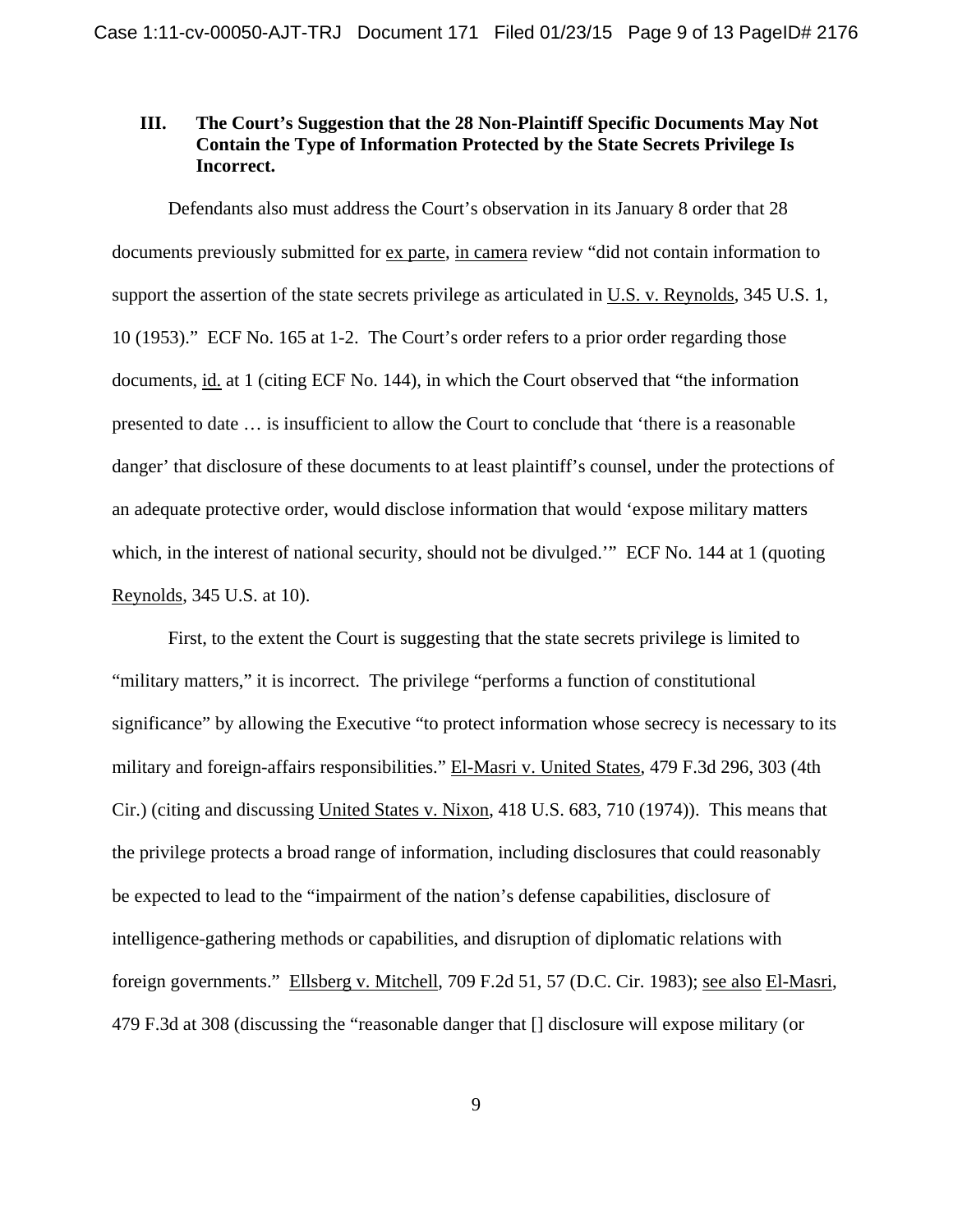#### Case 1:11-cv-00050-AJT-TRJ Document 171 Filed 01/23/15 Page 10 of 13 PageID# 2177

diplomatic or intelligence) matters which, in the interest of national security, should not be divulged"). The privilege also protects information that may appear innocuous on its face, but which in a larger context could reveal sensitive classified information. Ellsberg, 709 F.2d at 57 n.31; Halkin v. Helms, 690 F.2d 977, 993 & n.57 (D.C. Cir. 1982) ("Halkin II").

Beyond this point, the public and ex parte, in camera declarations submitted by Defendants explain in detail how the disclosure of certain information reflected in those 28 documents would risk significant harm to national security and how the privileged information in those documents would be squarely at issue in any adjudication of the procedural due process claim. See ECF No. 104-1 (public Holder Decl.), ECF No. 103 (notice of classified declaration regarding all information subject the privilege assertion); ECF No. 142 (notice of classified declaration regarding the 28 non-Plaintiff specific documents subject to the privilege assertion).

 To be sure, the Government fully recognizes that "the state secrets doctrine does not represent a surrender of judicial control over access to the courts." El-Masri, 479 F.3d at 312; Mohamed v. Jeppesen, 614 F.3d 1070, 1079–90 (9th Cir. 2010) (en banc). The Government also recognizes that, "to ensure that the state secrets privilege is asserted no more frequently and sweepingly than necessary, it is essential that the courts continue critically to examine instances of its invocation." Ellsberg, 709 F.2d at 58. It is with these principles in mind that the Government seeks to address the questions raised by the Court through the ex parte, in camera submissions directed by the Court.

At the same time, "[i]n assessing the risk that such a disclosure might pose to national security, a court is obliged to accord the 'utmost deference' to the responsibilities of the executive branch." El-Masri, 479 F.3d at 305 (quoting Nixon, 418 U.S. at 710); see also Halkin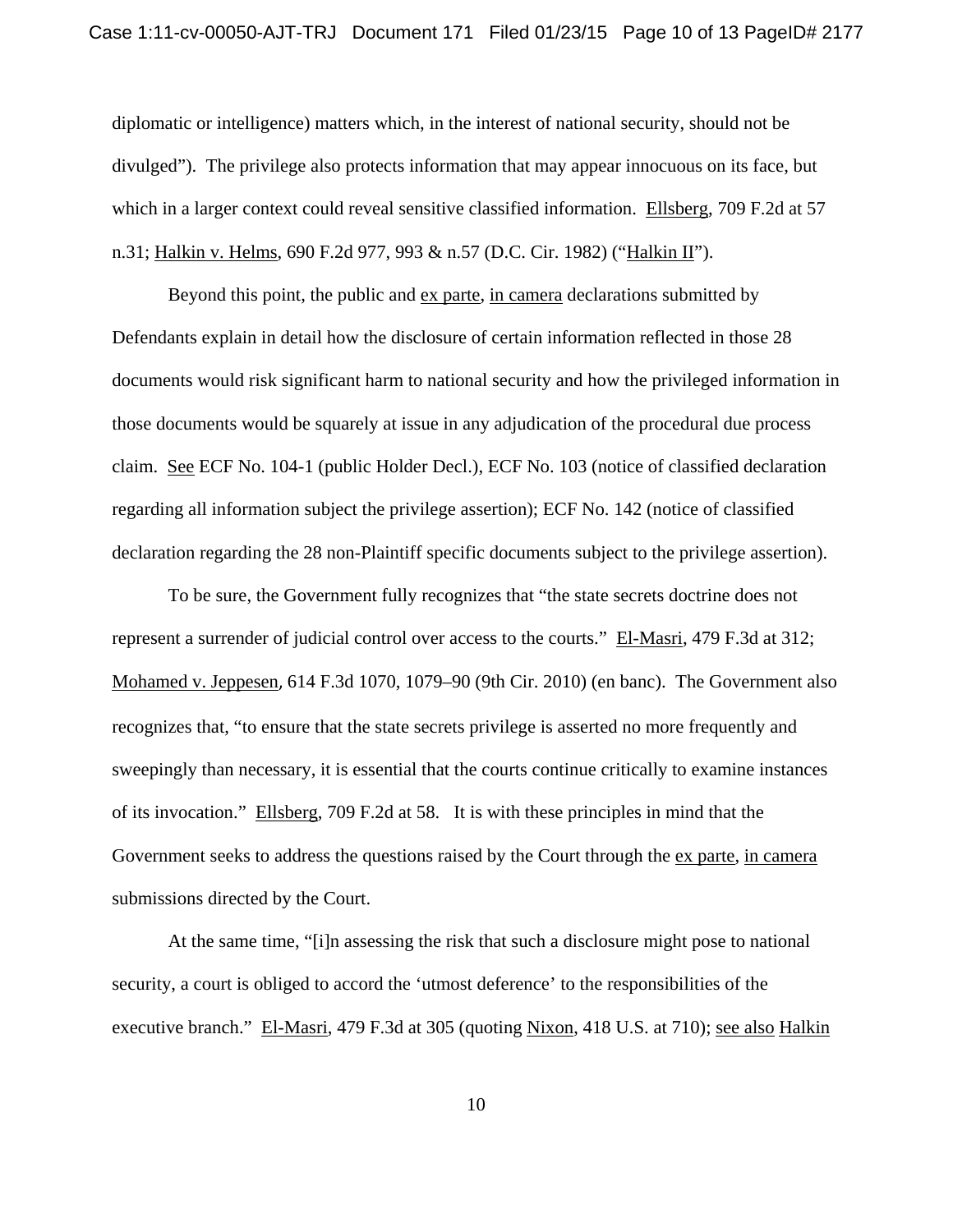v. Helms ("Halkin I"), 598 F.2d 1, 9 (D.C. Cir. 1978) ("Courts should accord the 'utmost deference' to executive assertions of privilege upon grounds of military or diplomatic secrets" in determining whether "there is a reasonable danger that compulsion of the evidence will expose military matters which, in the interest of national security, should not be divulged.") (quoting Reynolds, 345 U.S. at 10). "Such deference is appropriate not only for constitutional reasons, but also practical ones: the Executive and the intelligence agencies under his control occupy a position superior to that of the courts in evaluating the consequences of a release of sensitive information … [and] [t]he courts … are ill equipped to become sufficiently steeped in foreign intelligence matters to serve effectively in the review of secrecy classifications in that area." El-Masri, 479 F.3d at 305 (internal quotation marks and citation omitted).<sup>3</sup>

The Government's showing as to why disclosure of the privileged information reasonably could be expected to result in significant harm to national security, and why that information is central to any further proceedings in this matter, is clear and compelling. The Government again stands ready to address specific further questions the Court may have on these issues.

#### **CONCLUSION**

For the foregoing reasons, the Attorney General's assertion of the state secrets privilege should be upheld and, if summary judgment cannot be entered for Defendants on the existing

 $\frac{1}{3}$  See also El-Masri, 479 F.3d at 305 ("The executive branch's expertise in predicting the potential consequences of intelligence disclosures is particularly important given the sophisticated nature of modern intelligence analysis, in which '[t]he significance of one item of information may frequently depend upon knowledge of many other items of information,' and '[w]hat may seem trivial to the uninformed, may appear of great moment to one who has a broad view of the scene and may put the questioned item of information in its proper context.'") (quoting U.S. v. Marchetti, 466 F.2d 1309, 1318 (4th Cir. 1972).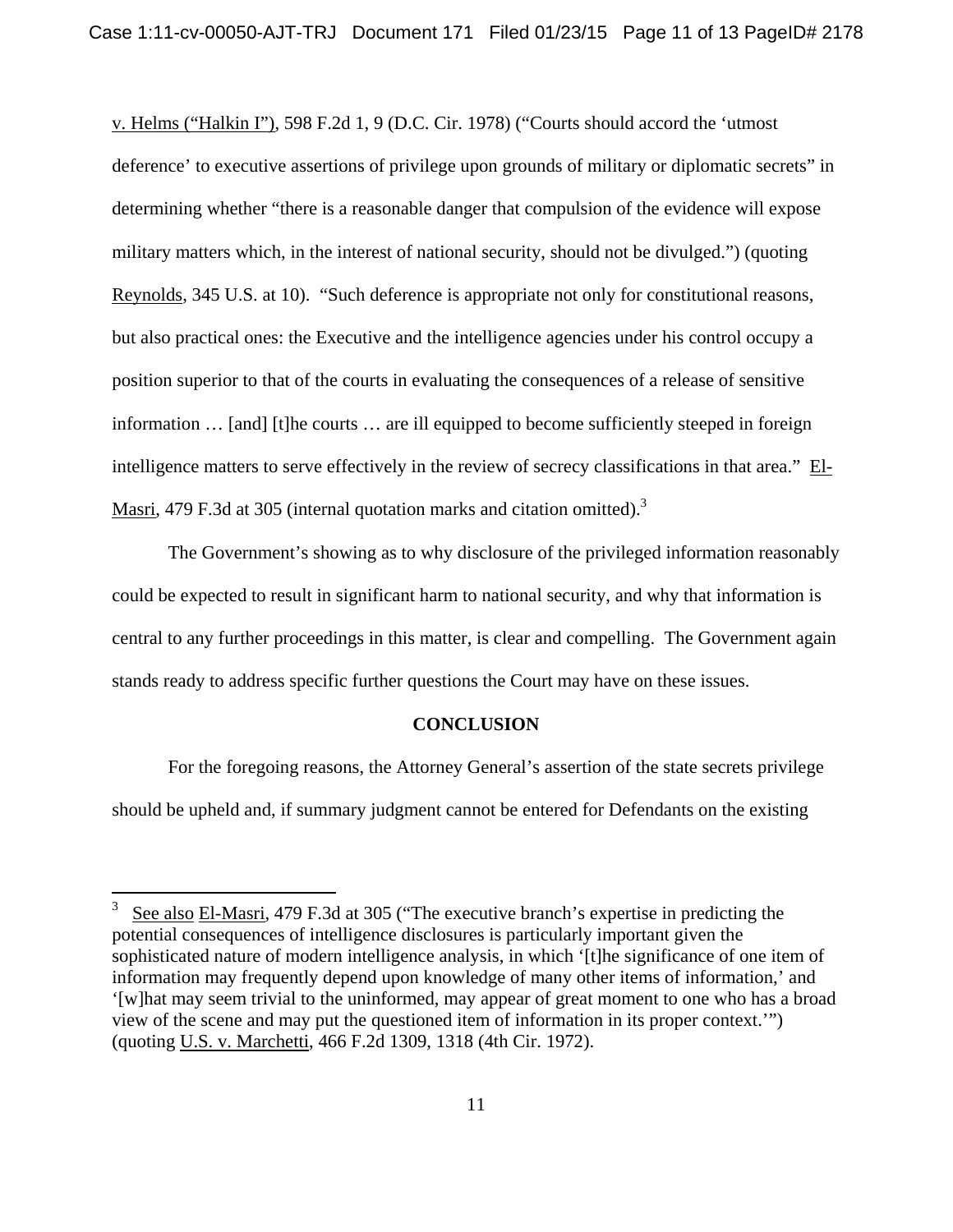$/S/$ 

public record, then dismissal as a result of the assertion of the state secrets privilege is

appropriate.

Dated: January 23, 2015 Respectfully submitted,

JOYCE R. BRANDA ACTING ASSISTANT ATTORNEY GENERAL

DANA J. BOENTE UNITED STATES ATTORNEY

DIANE J. KELLEHER ASSISTANT BRANCH DIRECTOR

JOSEPH C. FOLIO III SAMUEL M. SINGER TRIAL ATTORNEYS U.S. DEPARTMENT OF JUSTICE CIVIL DIVISION, FEDERAL PROGRAMS BRANCH 20 MASSACHUSETTS AVENUE, N.W. WASHINGTON, D.C. 20001 TELEPHONE: (202) 514-9836 FAX: (202) 616-8470 E-MAIL: joseph.folio@usdoj.gov

R. JOSEPH SHER ASSISTANT UNITED STATES ATTORNEY OFFICE OF THE UNITED STATES ATTORNEY JUSTIN W. WILLIAMS UNITED STATES ATTORNEYS BUILDING 2100 JAMIESON AVE., ALEXANDRIA, VA. 22314 TELEPHONE: (703) 299-3747 FAX: (703) 299-3983 E-MAIL JOE.SHER@USDOJ.GOV

ATTORNEYS FOR THE DEFENDANTS